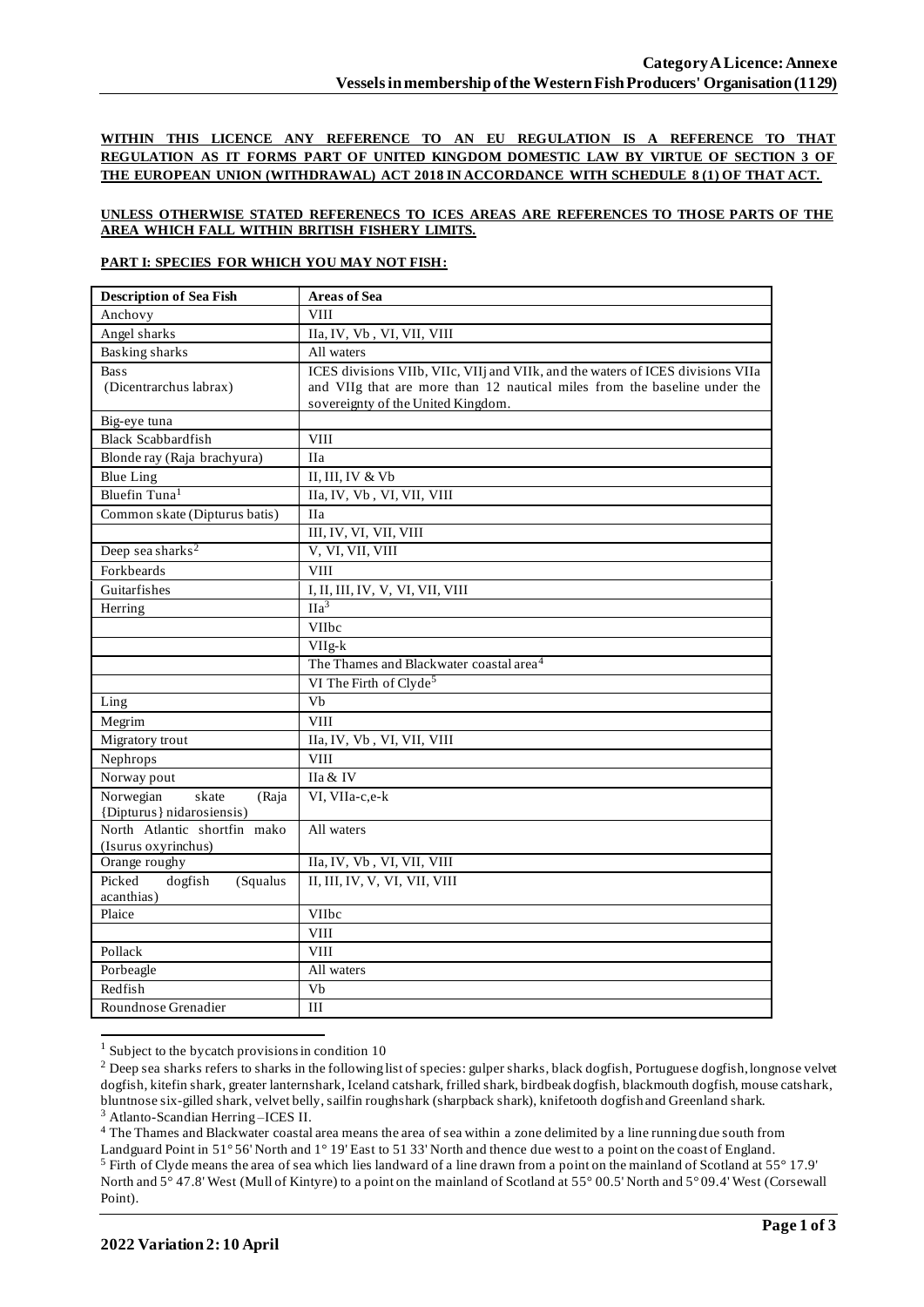| Salmon                                          | IIa, IV, Vb, VI, VII, VIII                   |  |  |  |  |
|-------------------------------------------------|----------------------------------------------|--|--|--|--|
| Sandeels                                        | Scottish Inshore Waters <sup>6</sup>         |  |  |  |  |
| Skates and Rays                                 | <b>VIII</b>                                  |  |  |  |  |
| Small-eyed<br>(Raja<br>ray<br>microocellata)    | IIa, IV, VIa, VIb, VIIa-c, VIIe and VIIh-k   |  |  |  |  |
| Smooth<br>lanternshark<br>(Etmopterus pusillus) | IIa, IV                                      |  |  |  |  |
|                                                 | I, V, VI, VII, VIII                          |  |  |  |  |
| Sole                                            | <b>VIIbc</b>                                 |  |  |  |  |
|                                                 | <b>VIII</b>                                  |  |  |  |  |
| Starry Ray (Amblyraja radiata)                  | IIa, IIIa, IV, VIId                          |  |  |  |  |
| Thornback ray (Raja clavata)                    | <b>IIIa</b>                                  |  |  |  |  |
| Tope shark (Galeorhinus galeus)                 | When taken with longlines in IIa, IV; and in |  |  |  |  |
|                                                 | I, V, VI, VII, VIII                          |  |  |  |  |
| Undulate Ray (Raja undulata)                    | VI                                           |  |  |  |  |
| White sharks                                    | IIa, IV, Vb, VI, VII, VIII                   |  |  |  |  |
| White Skate (Rostroraja alba)                   | VI, VII, VIII                                |  |  |  |  |
| Whiting                                         | <b>VIII</b>                                  |  |  |  |  |

# **SPECIES FOR WHICH YOU MAY NOT FISH CONTINUED**

| <b>SPECIES</b> | <b>SEA AREAS</b>                                                                |
|----------------|---------------------------------------------------------------------------------|
| Mackerel       | IVa Flexibility box <sup>7</sup> (Seasonal closure 15th February – 31st<br>July |

## **PART II: QUOTA LIMITATIONS OF TAC STOCKS**

#### **LICENCE HOLDERS ARE REMINDED THAT QUOTA LIMITS ARE IN LIVE WEIGHT.**

For the conversion factors that apply see the bottom of this Annexe.

| <b>TAC SPECIES</b>                  | <b>SEA AREA</b> | <b>QUOTA LIMIT</b><br>(per calendar month unless<br>stated otherwise) |
|-------------------------------------|-----------------|-----------------------------------------------------------------------|
| Tusk                                | <b>IIa</b>      | 0.1 tonne per trip                                                    |
| Blue Ling                           | IIa & IV        | 0.1 tonne per trip                                                    |
| Small-eyed ray (Raja microocellata) | $VIIf-g$        | 1.5 tonnes                                                            |

| <b>DEEP-SEA SPECIES</b> | <b>SEA AREA</b>       |  |  |
|-------------------------|-----------------------|--|--|
| Alfonsinos              | IV, Vb, VI, VII, VIII |  |  |
| Black scabbardfish      | Ha, IV, Vb, VI, VII   |  |  |
| <b>Forkheards</b>       | IIa, IV, Vb, VI, VII  |  |  |
| Red seabream            | VI. VII. VIII         |  |  |
| Roundnose grenadier     | IIa, IV, Vb, VI, VII  |  |  |

<sup>&</sup>lt;sup>6</sup> "Scottish inshore waters" means the sea adjacent to the coast of Scotland and to the landward of a limit of 6 nautical miles from the baseline from which the territorial sea is measured, up to the mean high water mark of ordinary spring tides.

 $^7$  Mackerel caught in ICES Division IVa in the periods between 1 August and 15 February shall be recorded against the Western mackerel quota. All other catches of mackerel in ICES Division IVa shall be recorded against the North Sea mackerel quota and shall be subject to any quota limitations set out at **Part II** of this **Annex**.